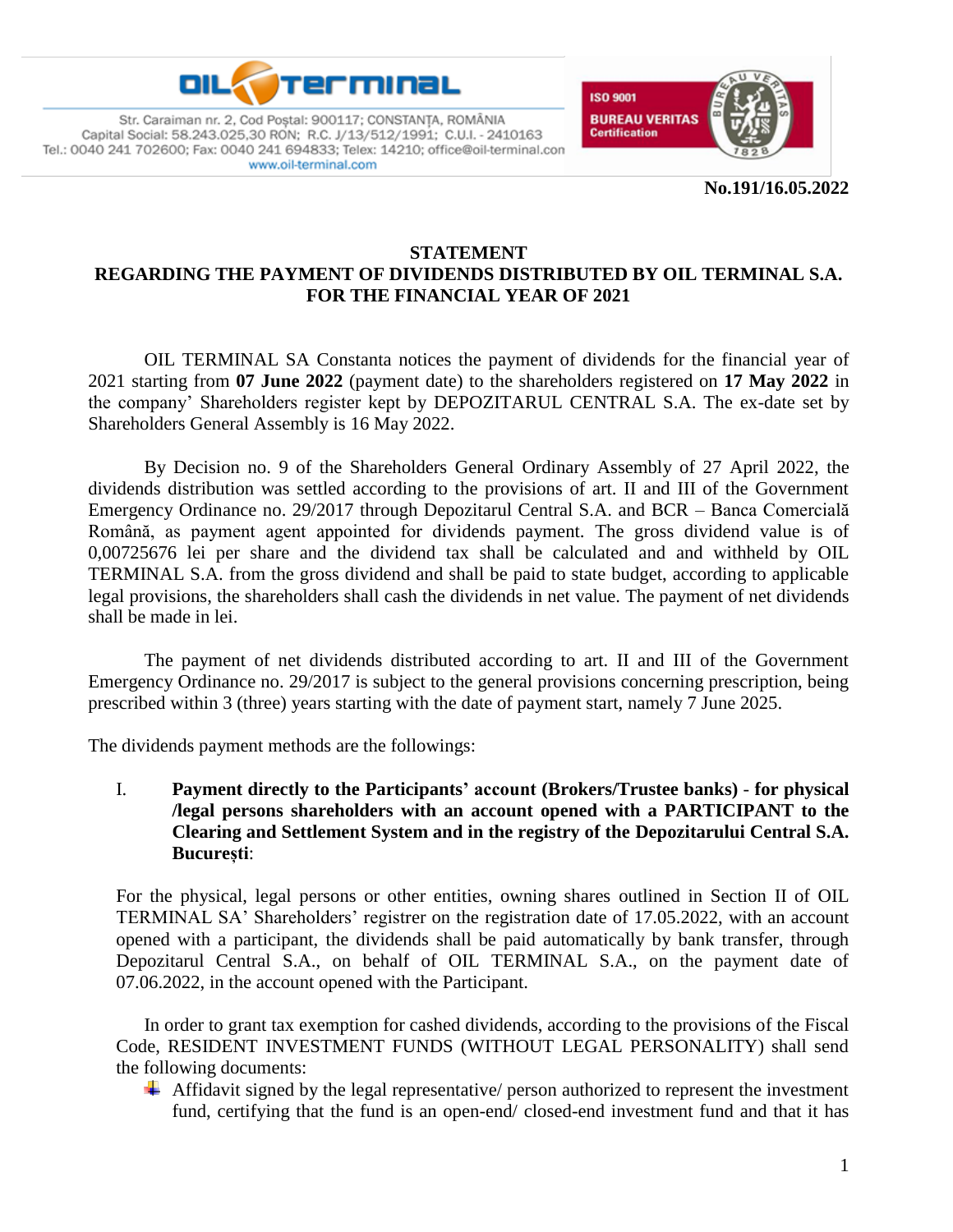



no legal personality. Moreover, the affidavit must include all information required for the identification of the investment fund, at least the following:

- $\triangle$  Identification data of the investment fund (unique identification/registration code and full name, as outlined in the Oil Terminal S.A.' Shareholders register kept by Depozitarul Central S.A. București),
- Authorization decision,
- Number of registration in the Financial Instruments and Investments Register,
- Number and date of notification to the Financial Supervisory Authority and its validity.
- $\overline{\phantom{a}}$  Copy of identity document for the legal representative/ person authorized to represent the investment fund, within the validity term, certified by the holder as "according to the original" -identity card with personal numeric code for Romanian citizens or passport with identification number for foreign citizens; Ascertaining certificate, within the validity term (30 days), in original or certified copy "according to the original", mentioning the quality of the person signing the affidavit;
- $\overline{+}$  Copy of the certificate issued by the Financial Supervisory Authority (FSA former National Securities Commission), mentioning the register number from the FSA' Financial Instruments and Investments Register.

Shareholders may send the documents, directly or through a Participant, by post, by registered post, at Oil Terminal S.A.' headquater in no. 2 Caraiman str., Constanta county, postal code 900117, Romania – to the attention of the Shareholding-Communication Dept. or by email, with extended electronic signature integrated according to Law no. 455/2011 regarding electronic signature, to the email address [actionariat@oil-terminal.com](mailto:actionariat@oil-terminal.com); [dividende@oil](mailto:dividende@oil-terminal.com)[terminal.com,](mailto:dividende@oil-terminal.com) [office@oil-terminal.com.](mailto:office@oil-terminal.com)

In this case, both the email and its documents shall be signed electronically. The documents must be sent until 25 May 2022 (date of documents receipt at Oil Terminal S.A. Constanta headquarter, no. 2 Caraiman str., Constanta county, postal code 300117, Romania – to the attention of the Shareholding-Communication Dept.) so that the payment of dividends exempted from tax is made on the payment date, 07.06.2022.

In case that the documentation is not accurate and complete, Oil Terminal S.A. shall withhold the dividend tax from the gross profit in the quota provided by Romanian law (5%).

Note\* For fund management companies, only an affidavit and a copy of the management company's documents are sent, supported by a list of the investment funds managed by the company and the funds' documents.

### II. **Payments by bank transfer (in accounts opened in lei with a Romanian bank) for physical and legal persons shareholders not represented by the Participant:**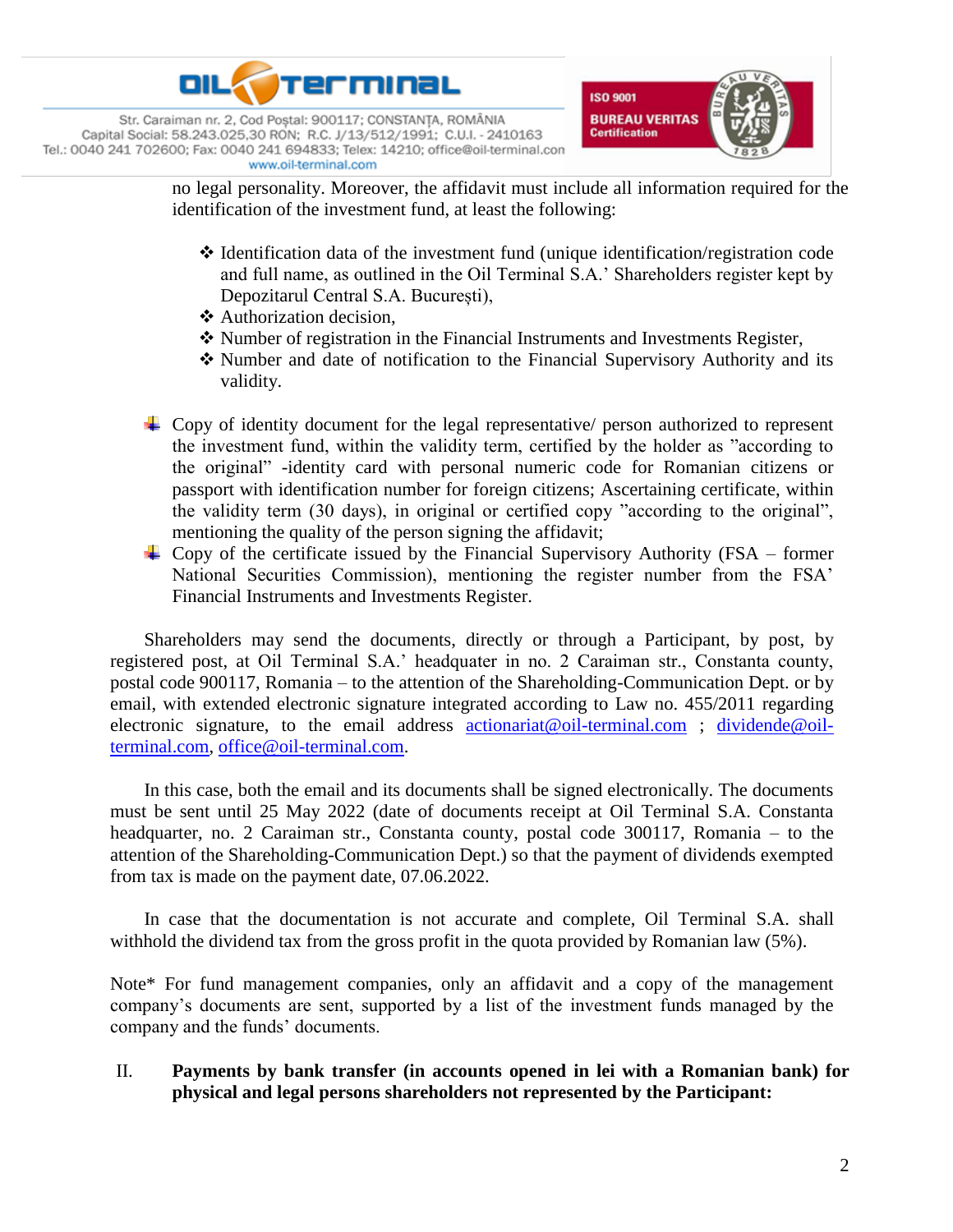



Starting from the date of this statement, the physical and legal persons shareholders not represented by the Participant, opting for the dividends payment by bank transfer, may request and submit to Depozitarul Central S.A. București the necessary documents, as follows:

- a. **Physical persons shareholders not represented by the Participant**, in person or by legal representative or conventionally, shall submit to Depozitarul Central S.A. București the following documents:
	- IBAN code collection form, mentioning the bank and the account (IBAN code) opened on behalf of the shareholder

[https://www.roclear.ro/AppFiles/Detinatori/Formular\\_colectare\\_cod\\_iban.pdf](https://www.roclear.ro/AppFiles/Detinatori/Formular_colectare_cod_iban.pdf)

- $\overline{\phantom{a}}$  Copy of the valid identity document with the personal numeric code clearly legible – certified by the holder as "according to the original",
- Statement of account or any document issued by the bank (signed and stamped), confirming the existence of the account on the shareholder's name, mentioning IBAN code, in original;
- $\ddot{+}$  documents certifying the request' signature position as a legal representative or as a conventional one, if necessary- certified by the holder as "according to original" in copy;
- $\downarrow$  proof of payment for IBAN code collection in copy.
- b. **Legal persons shareholders, not represented by the Participant**, by legal or conventional representative, shall submit to Depozitarul Central the following documents:
	- IBAN code collection form, mentioning the bank and the account (IBAN code) opened on behalf of the shareholder

[https://www.roclear.ro/AppFiles/Detinatori/Formular\\_colectare\\_cod\\_iban.pdf](https://www.roclear.ro/AppFiles/Detinatori/Formular_colectare_cod_iban.pdf)

- $\ddot{+}$  the registration certificate in copy certified by the holder 'as "according to the original" in copy;
- $\ddot{+}$  the document certifying the company's legal representative in copy (ascertaining certificate issued by the trade register/the equivalent entity – for foreign nationality entities) - certified by the holder 'as "according to the original" in copy;
- $\ddot{\text{+}}$  the documents certifying the request' signatory' conventional representative' position, if necessary – certified by the holder 'as "according to the original" in copy;
- statement of account or any document issued by bank (signed and stamped) confirming the existence of the account on the shareholder's name – legal person, mentioning IBAN code, in original;
- $\overline{\text{+}}$  proof of payment for IBAN code collection in copy (if the documents are sent to Depozitarul Central)<https://www.roclear.ro/Detinatori/DetinatoriDistribuireDividende>

The IBAN code collection forms shall be sent to: Depozitarul Central S.A. București, No. 34- 36 Carol I Bd. Sector 2, postal code 020922.

The IBAN code registration by Depozitarul Central shall be taxed according to tariffs list applied to financial instruments' holders and supported by each shareholder. In order to benefit of this payment method, the shareholders are invited to address directly to Depozitarului Central S.A. București by phone number 021.408.58.00; and/or email address contact@depozitarulcentral.ro ; dividende@depozitarulcentral.ro.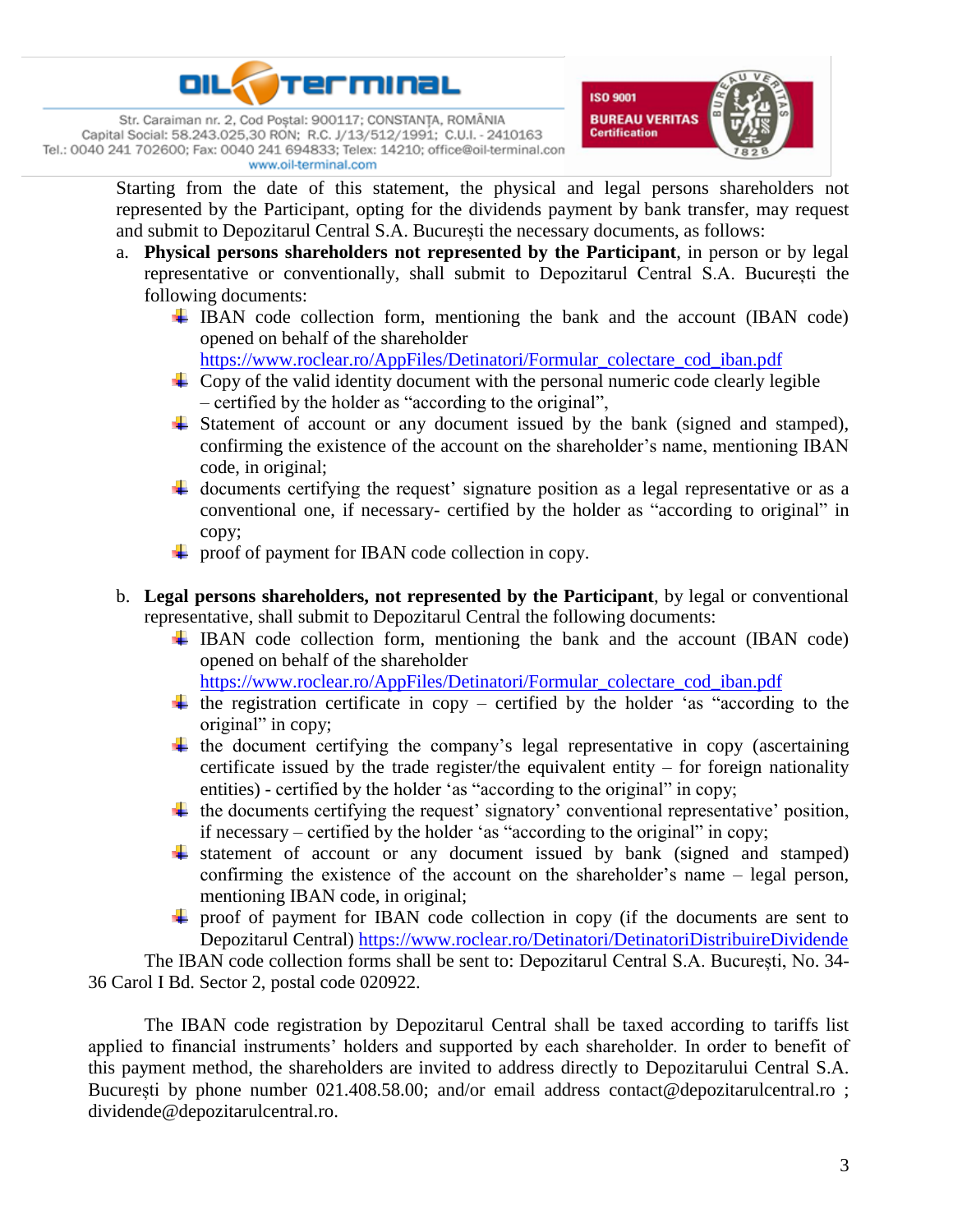



The documents presented in a foreign language shall be accompanied by an authorized translation into Romanian language and if they are issued by a foreign authority, these must bear an appostille or be superlegalized, as the case may be.

# **III. Cash payments starting from 07.06.2022 until 07.06.2025**

For physical persons shareholders not represented by a Participant, not requesting and/or not submitting the necessary documents for payment by bank transfer, the dividends payment can be made in cash, by OIL TERMINAL SA' putting on disposal the due amounts, through Depozitarului Central S.A. București, at any BCR – Banca Comercială Română branch in Romania.

Dividends can be cashed by shareholders in person or by legal or conventional representative, as follows:

- any payment, made at counter, shall be confirmed by the person cashing the amounts' signature on that payment receipt;
- $\pm$  for shareholders, resident physical persons, not represented by a Participant, coming to the counter in person, the dividends' payment shall be made based on the identity act with the personal numeric code (CNP) registered. The shareholder whose CNP registered in the acts presented at counter is inconsistent with that registered in Depozitarul Central' records, shall address to the latter one;
- $\pm$  for non-resident physical persons shareholders, not represented by a Participant, coming in person to the counter, the dividends' payment shall be made according to the passport which series and number compliant with those in Depozitarul Central' record;
- $\pm$  for physical persons shareholders, not represented by a Participant, younger than 14 years old, the dividends' payment shall be made by the minor' tutor or parent, according to the following documents:
	- $\triangleleft$  the shareholder's birth certificate with the personal numeric code (CNP) registered,
	- $\cdot$  an authorized photocopy for conformity with the original,
	- $\triangleleft$  the legal act, establishing the tutorship, if the tutor is not one of parents,
	- \* a certified photocopy for conformity with the original and the tutor/parent' identity act,
	- $\triangleleft$  a certified photocopy for conformity with the original of the tutor/parent;
- for physical persons shareholders, not represented by a Participant, having established curatorship, the dividends' payment shall be made by that person' trustee, according to the following documents:
	- $\triangleleft$  the shareholder's identity act with the personal numeric code (CNP) registered,
	- $\cdot$  an authorized photocopy for conformity with the original, the legal act establishing the curatorship,
	- $\triangle$  the trustee' certified photocopy for conformity with the original and the identity act of the trustee,
	- $\triangleleft$  the tutor/trustee' certified photocopy for conformity with the original;
- $\pm$  for physical shareholders, not represented by a Participant, not coming to the counter in person, but authorizing another person for this operation, the dividends' payment shall be made to that person' empowered person, according to the following documents:
	- empowered person's identity act,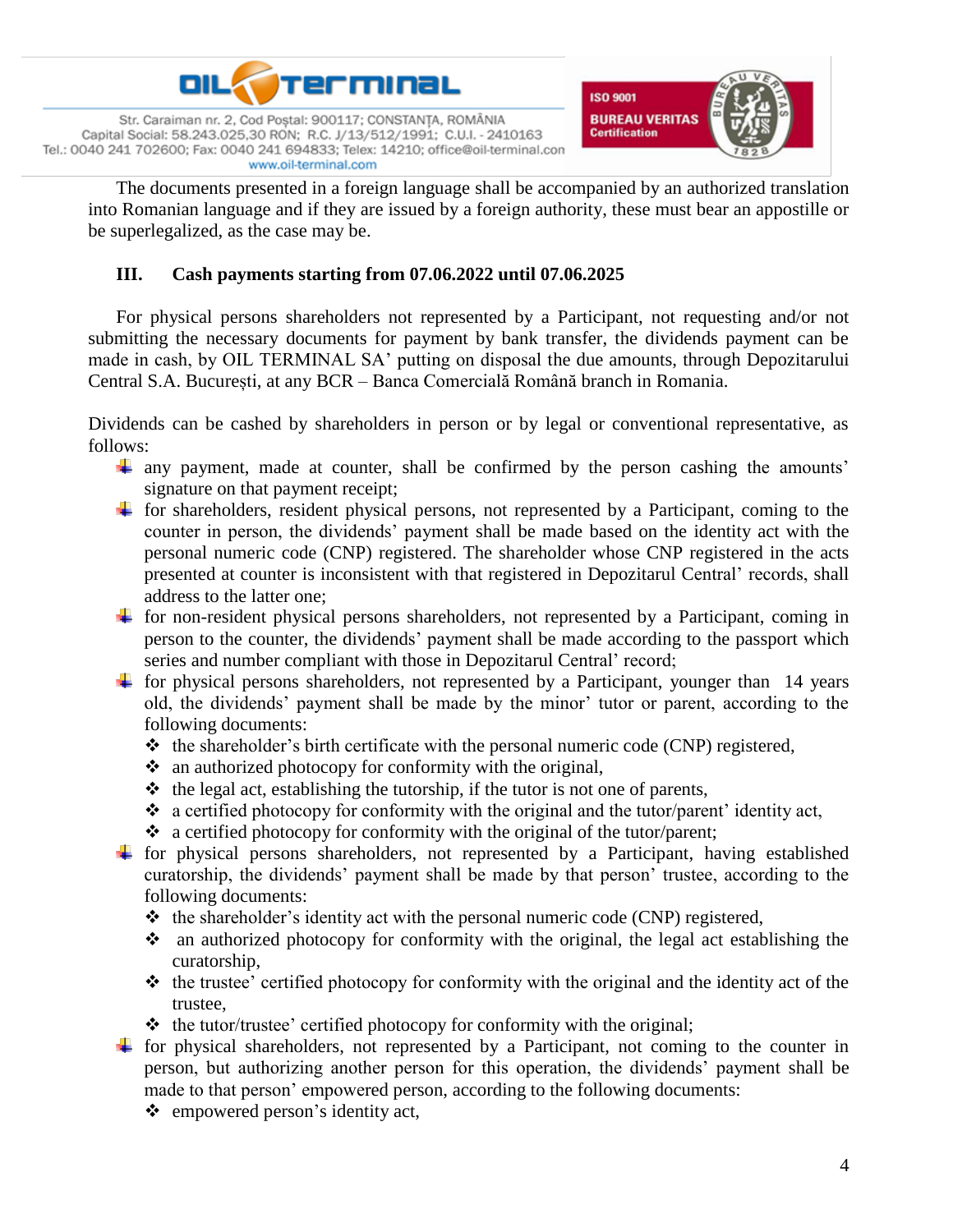



- $\cdot$  special empowerment notarised (issued maximum 3 years before the date of payment) including for the shareholder/ empowered person – name, first name, CNP and the empowerment to cash the dividends; the mentioned documents are presented in original,
- $\bullet$  one photocopy of these (according to original) is kept by the bank.

The documents presented in a foreign language shall be accompanied by the authorized translation in Romanian language if they are issued by a foreign authority, these must bear an appostille or be superlegalized, as the case may be.

Exceptional situations:

The dividends' payment at counter shall not be made in the following situations:

- $\triangle$  to shareholders, not represented by a Participant, whose CNP doesn't comply with that one registered in the Payment agent record and received from Depozitarul Central SA
- $\cdot$  to the successors of the deceased shareholders not represented by Participant, registered in File. (These shall be guided to Depozitarul Central SA Bucuresti).

### **Shares owned in co-ownership**

For shares owned in co-ownership on the Registration date, the dividends payment shall be made as follows:

- $\div$  for cash payments, these shall be made if all co-owners present at BCR Banca Comercială Română, in person or by the legal and/or conventional representative and if they submit the documents provided for cash payments;
- $\triangle$  for the cash payments to those having an account opened with the Participant, the dividends due to co-owners shall be submitted to the Participant whose clients these are;
- $\hat{\mathbf{v}}$  for payments by bank transfer, the dividends due to co-owners shall be submitted in the account indicated by all co-owners according to the mutual request addressed to Depozitarul Central S.A. București;
- $\div$  if the co-owners request for both the registration by for Depozitarul Central S.A. of the direct property transfer on the shares as an effect of the output from joint and for the direct payment to each of co-owners according to shares number acquired in exclusive propriety, Depozitarul Central S.A. shall block the dividends' payment and Oil Terminal S.A. shall calculate the amounts due to each former co-owner, the payment being achieved according to the present procedure.

The supporting documents, presented in another language than Romanian and/or issued by foreign authorities, must bear an appostille or be superlegalized, as the case may be, the legalized translation into Romanian is necessary.

Any data changes within the shareholders register kept by Depozitarul Central shall be made upon the shareholder/ shareholder's empowered person' request and shall be made only by Depozitarul Central S.A. – headquartered in Bucharest, Sector 2, no. 34-36 Carol I Bd., phone no. 021/4085800.